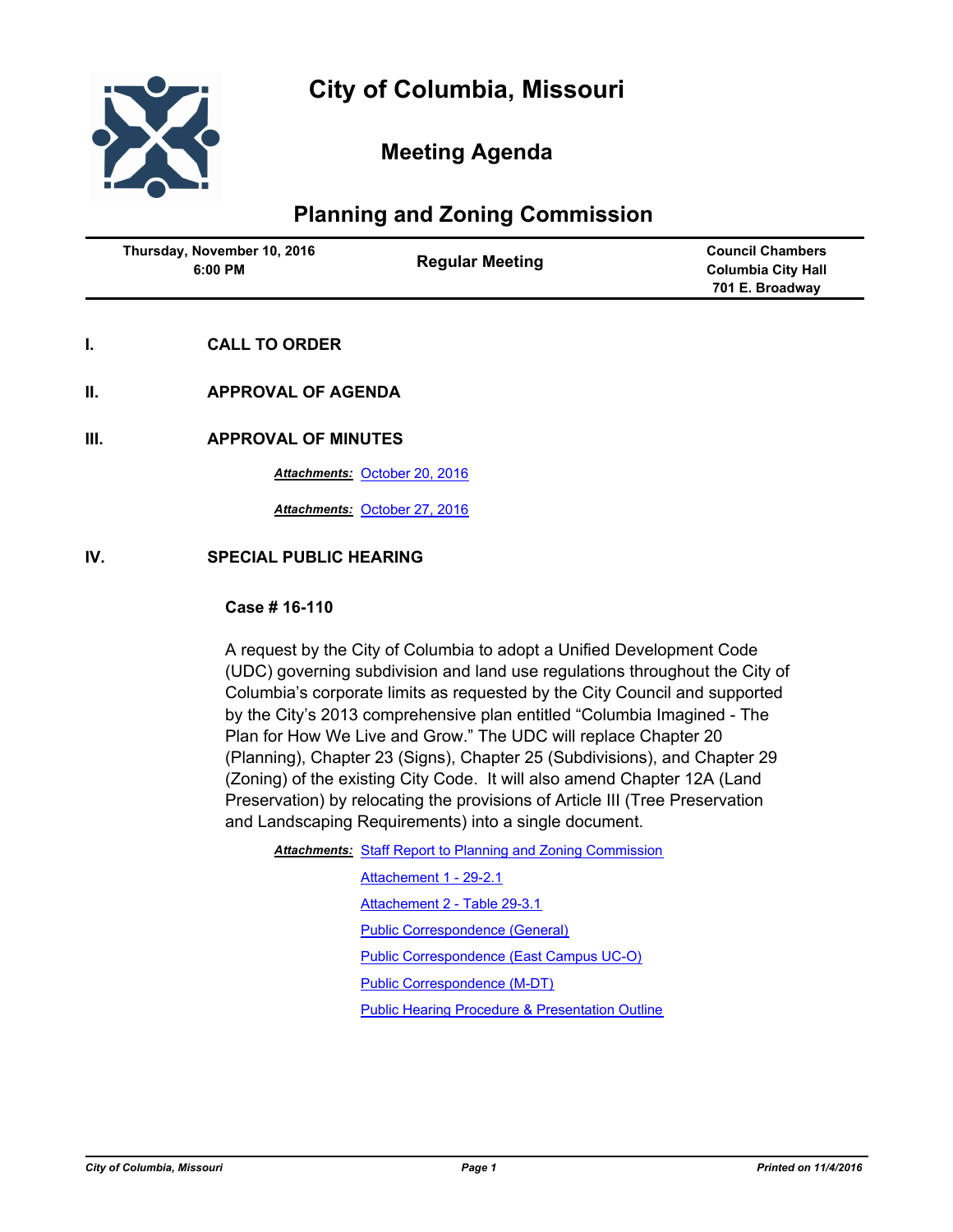## **V. TABLING REQEUSTS**

#### **Case # 17-1**

A request by Crockett Engineering Consultants (agent) on behalf of Charles and Rebecca Lamb (owner) to rezone 42.98 acres of property from A-1 (Agricultural District) to PUD-11 (Planned Unit Development-11 units/acre) with an associated Statement of Intent, and for approval of a PUD (Planned Unit Development) development plan to be known as Kelly Farms. The subject property is located on the east side of Cinnamon Hill Lane, approximately 1,200 feet north of Stadium Boulevard, and addressed as 1202 Cinnamon Hill Lane. **(Applicant requests that this item be tabled to the December 8, 2016 meeting)**

Attachments: [Staff Report to Planning and Zoning Commission](http://gocolumbiamo.legistar.com/gateway.aspx?M=F&ID=16bc3cef-b6d0-4aaa-b972-8face045e332.pdf) [Correspondence from Applicant - Request to Table](http://gocolumbiamo.legistar.com/gateway.aspx?M=F&ID=059fd41f-a176-40cb-ae25-b60935065e9e.pdf)

## **VI. PUBLIC HEARINGS**

## **Case # 16-204**

A request by Highland Properties Company (owner) for a major amendment to The Highlands - Phase 8 Final PUD Plan, including proposed variances from subdivision standards requiring sidewalk installation and limiting cul-de-sac length (Sections 25-48.1(a) and 25-47(a), respectively). The 5.3-acre subject site is located at the terminus of Stonehaven Road, approximately one-quarter mile southwest of the intersection of Forum Boulevard and Old Plank Road. **(This item was tabled at the October 20, 2016 Planning Commission meeting)**

Attachments: [Staff Report to Planning and Zoning Commission](http://gocolumbiamo.legistar.com/gateway.aspx?M=F&ID=b845f1b8-dab9-4044-b434-4e3ba81437a1.pdf)

[Locator Maps](http://gocolumbiamo.legistar.com/gateway.aspx?M=F&ID=668bb30d-aac0-47d3-9d61-fc174f3fe6b0.pdf) **[Development Plan](http://gocolumbiamo.legistar.com/gateway.aspx?M=F&ID=0c1f3e17-1b03-4a3e-a580-9588b72a41ba.pdf)** [Public Correspondence from Applicant's Consultant](http://gocolumbiamo.legistar.com/gateway.aspx?M=F&ID=d8b3affc-aba5-4f64-b613-122286598c10.pdf) [1987 PUD Plan](http://gocolumbiamo.legistar.com/gateway.aspx?M=F&ID=f4b0fdfe-a170-4542-bfa0-50e33d64c413.pdf) [1991 Final Plat](http://gocolumbiamo.legistar.com/gateway.aspx?M=F&ID=0f69f389-03ba-4f8d-9b22-c78ea8bba574.pdf)